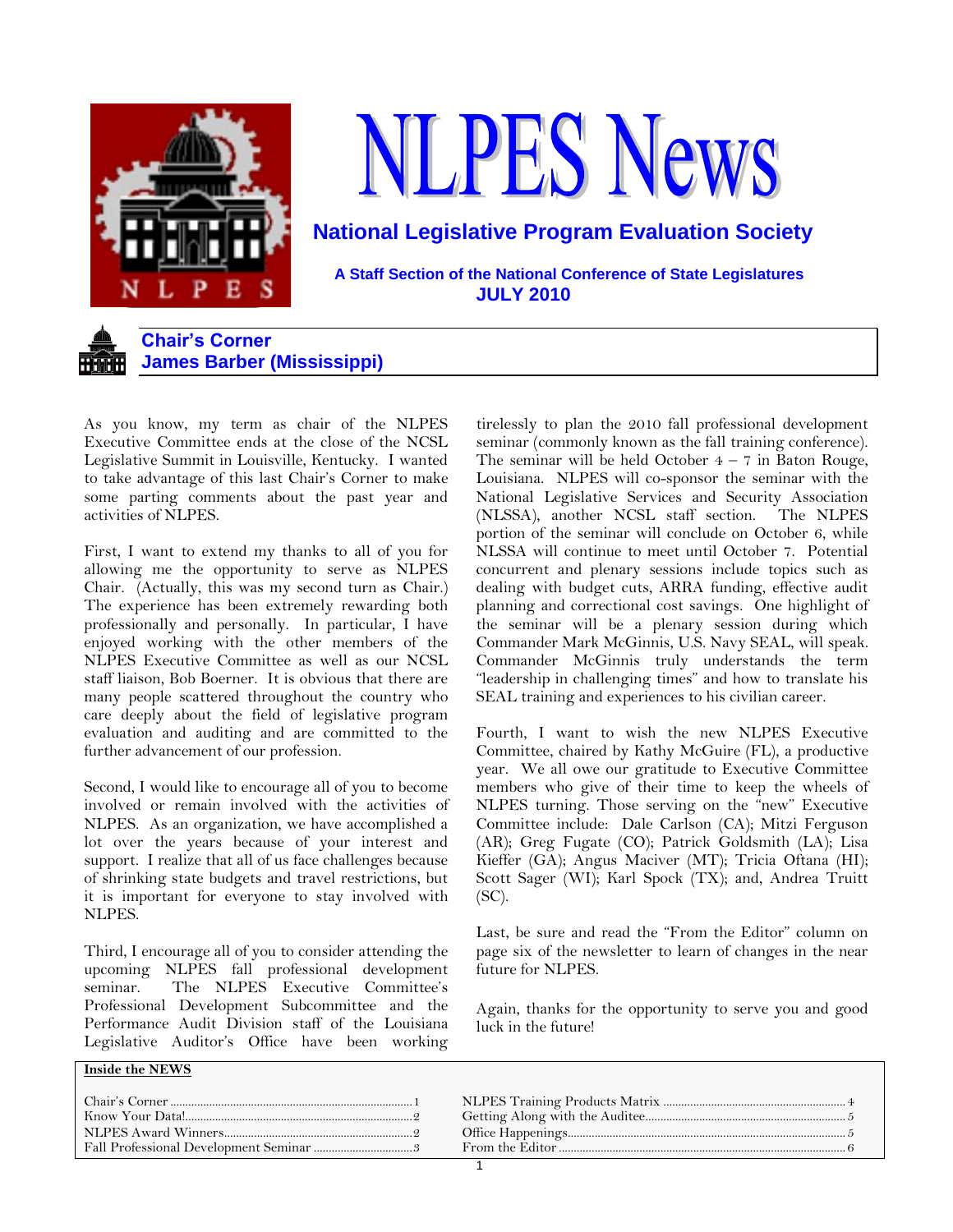

# **Know Your Data!**

*Scott Sager (Wisconsin Legislative Audit Bureau)*

"You guys are going to snicker, but I"m serious when I say 'Be intimate with your data'," said one of my statistics professors. Yes, we all snickered. However, we also learned how to systematically dismantle our data before and while conducting analyses to ensure that we were using the correct analytical methods with adequate controls and providing caveats to our findings to contextualize the scope of our findings.

All datasets (even those you create) contain issues, errors, and irregularities that if not understood compromise conducting accurate analyses and drawing reasonable conclusions. Data validation should be done systematically and ideally, it should be ongoing throughout an audit. However, initial data validation should include tests to understand the information contained in a dataset, identify missing information, and identify outliers or other anomalies. Here are some basic tests you can consider doing when you first obtain a set of data:

- Consistency test, which is used to both identify instances of inconsistency in data input, e.g. analyzing whether a vendor"s name is spelled the same throughout a dataset, or whether a "date of birth" field and "age" field correspond correctly.
- Limit test, which are similar to range tests, but focus on upper or lower bounds of data, e.g. conducting a test to identify all expenditures over a statutory threshold.
- Missing values test, which identify both the presence and number of missing values within a field. While missing values may not always indicate poor data entry, it can limit the types of analyses that can be performed and the conclusions drawn from them.
- Range test, which includes determining the range of values in a field, such as birthdates, and identifying whether the range is consistent with common sense or as defined by an agency's data dictionary. This test is also useful in identifying outliers.
- Referential integrity test, which is used to determine whether the link between two or more data tables is constrained, e.g. does not reference all applicable rows.
- Unique values test, which is used to determine both the presence and number of unique values in a field. This can be useful in attempting to determine whether duplicate values, such as case ID numbers or social security numbers, are valid within a field or an indication of problematic duplication.

During the course of an audit, your findings from these initial tests will allow you to create more narrow tests that can be useful in identifying new findings or developing data problems into findings.



# **NLPES Award Winners**

NLPES recently announced 2010 award recipients. NLPES chose the Florida Office of Program Policy Analysis and Government Accountability as the recipient of the 2010 Excellence in Evaluation Award. The award was presented to the office that had contributed the most to the field of legislative program evaluation during the four-year period beginning January 1, 2006 and ending on December 31, 2009.

NLPES chose the Idaho Office of Performance Evaluations and Utah Office of the Legislative Auditor General as recipients of the 2010 Outstanding Evaluation Methodology Award.

NLPES chose George Schroeder as the recipient of the 2010 Outstanding Achievement Award. George began his career in program evaluation in 1973 when he was appointed director of the Joint Legislative Program Review and Investigations Committee of the Connecticut General Assembly. In November 1975, he was appointed director of the newly formed South Carolina Legislative Audit Council. He served for 33 years as the director of the SCLAC until his retirement in February 2009. George was a founding member of the National Legislative Program Evaluation Society

The following states received Certificates of Impact: Arizona, Arkansas, California, Colorado, Florida, Georgia, Hawaii, Idaho, Illinois, Louisiana, Michigan, Minnesota, Mississippi, Montana, New Mexico, North Carolina, Tennessee, Texas (State Auditor), Texas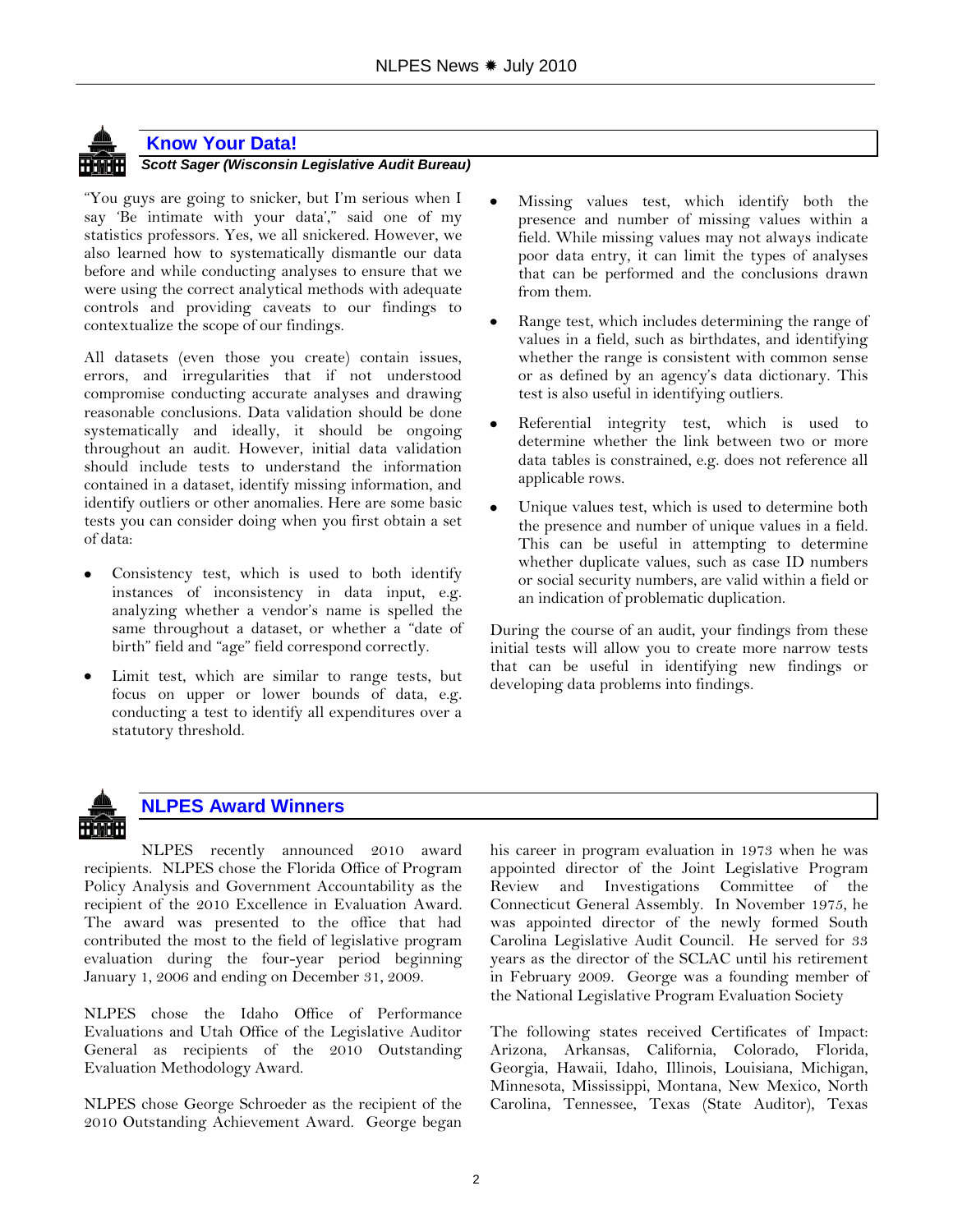## NLPES News \* July 2010



# **FALL PROFESSIONAL DEVELOPMENT SEMINAR**

# **Effectively Meeting the Demands of Our Customers:** the Legislature, Local Government and Public

Co-Sponsored by the National Legislative Program Evaluation Society (NLPES) and National Legislative Services and Security Association (NLSSA)

## OCTOBER 4-7, 2010 **HILTON HOTEL BATON ROUGE, LOUISIANA**

THE NLPES PORTION OF THE SEMINAR WILL CONCLUDE ON OCTOBER 6, WHILE NLSSA WILL MEET UNTIL OCTOBER 7.



At the fall professional development seminar, you will build your skills, expand your understanding of current legislative issues, and network with colleagues from across the country.

## **SESSION TOPICS** (SAMPLE LIST)

- **INFORMATION** TECHNOLOGY
- **DEALING WITH BUDGET** Cuts
- **VEHICLE FLEETS**
- TOOLS FOR
- COMMUNICATION
- ARRA FUNDS
- CHARTER SCHOOLS
- LOTTERIES
- CORRECTIONAL COST SAVINGS
- **EFFECTIVE AUDIT** PLANNING



Plenary Speaker: Mark McGinnis, Commander, U.S. Navy SEAL

Navy SEALS are the elite of the Special Operations Forces. Mark successfully completed this training and went on to lead more than 400 SEAL operators through real world operations and training evolutions with zero mishaps. He truly understands the term "leadership in

challenging times" and how to translate his training and experiences to his civilian career.

National Conference of State Legislatures

> 7700 E. First Place Denver, CO 80230

(303) 364-7700

www.ncsl.org/nlpes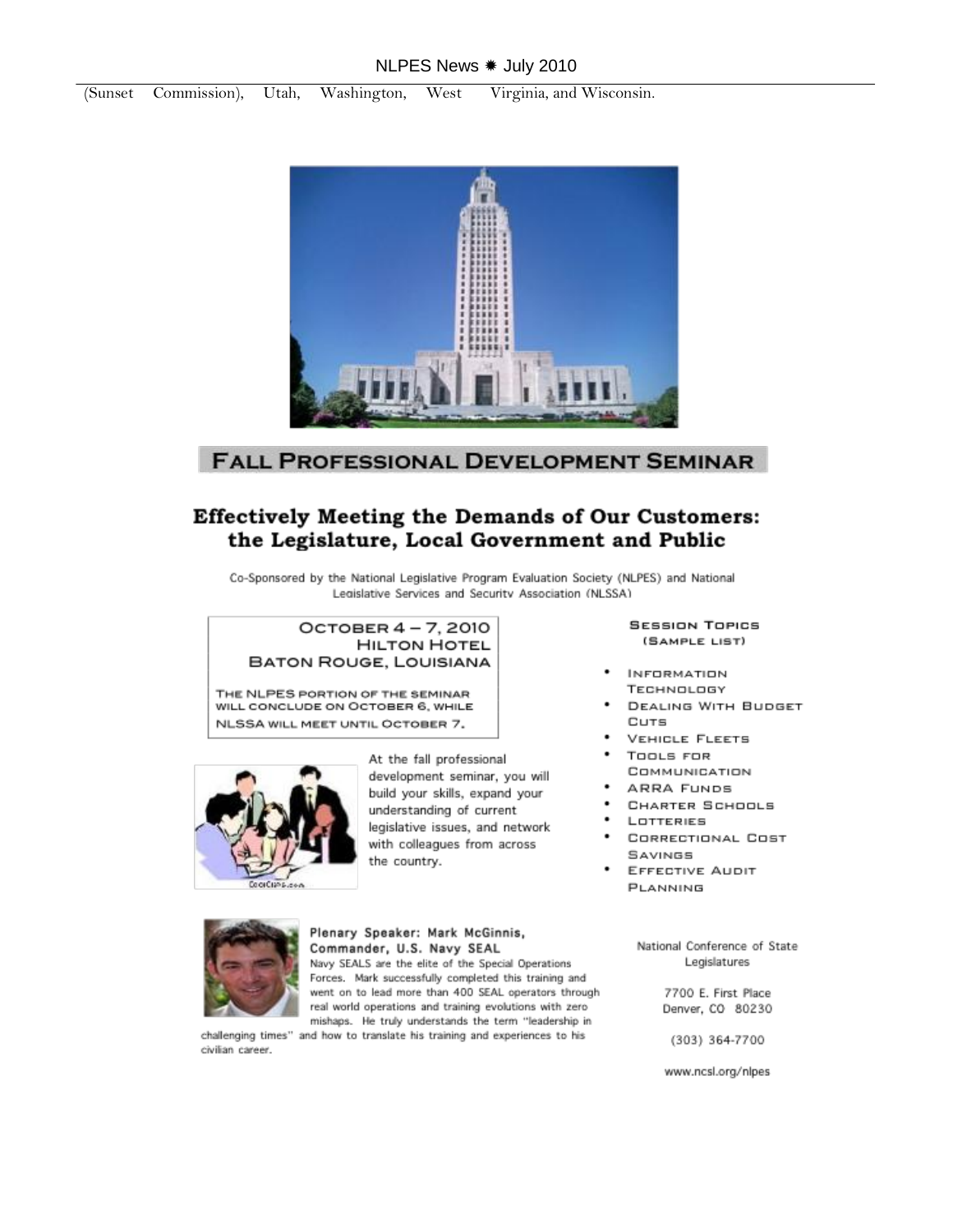

# **NLPES Training Products Matrix**

Over the past year or so the NLPES Professional Development Subcommittee has been developing and/or collecting training modules for the benefit of NLPES member offices. Listed below is a matrix of modules that are presently posted on the NLPES website. Some

are designed to be classroom-style presentations, while others are designed for individual use. Please review the listing on the NLPES webpage frequently as other modules are posted.

| <b>Critical</b><br>Thinking              | For the most part, the work of legislative program evaluators involves solving problems. To identify<br>problems, staff must be able to think critically and solve problems. This PowerPoint describes the<br>"critical thinking" concept and provides classroom exercises for applying the concept. (PowerPoint,<br>51 slides) |
|------------------------------------------|---------------------------------------------------------------------------------------------------------------------------------------------------------------------------------------------------------------------------------------------------------------------------------------------------------------------------------|
| <b>Finding</b><br><b>Savings</b>         | Identifying opportunities for cost savings and cost avoidance are always important, but particularly so<br>in times of budget shortfalls. This PowerPoint offers concrete suggestions on there to look to find<br>savings or additional revenues. (Narrated PowerPoint, 10 slides)                                              |
| <b>Interviews</b>                        | Interviewing is a critical part audit and evaluation work. Conducting good interviews takes time and<br>practice. This PowerPoint provides information on basic interviewing skills. (PowerPoint, 20 slides)                                                                                                                    |
| Quantitative<br><b>Methods</b>           | Hard numbers can provide compelling evidence. This PowerPoint provides an overview of four<br>quantitative methods: central tendency, regression, survival analysis, and path analysis.<br>(PowerPoint, 32 slides)                                                                                                              |
| <b>Samples</b>                           | Properly executed samples allow us to collect less information but reach reliable conclusions. This<br>PowerPoint provides an overview of types of samples, explains when each is appropriate, and<br>discusses how to determine sample size. (PowerPoint, 14 slides)                                                           |
| <b>Basic Survey</b><br><b>Techniques</b> | Getting good survey data starts with survey development. This PowerPoint discusses determining<br>your survey goals and objectives, sample selection, methodology, survey layout, and question and<br>response sets. (PowerPoint, 29 slides)                                                                                    |
| <b>Survey</b><br><b>Research</b>         | Developing a good survey is harder than it looks. This PowerPoint explains what is survey is, when<br>to use a survey, how to write questions, how to format the questionnaire, and how to administer the<br>survey and assess the response rate. (PowerPoint, 36 slides)                                                       |
| Rapid<br>Response                        | More evaluations offices are being asked to provide information quickly to meet Legislative research<br>needs. This narrated PowerPoint describes how to quickly organize and execute rapid response<br>assistance requested by the legislature. (Narrated PowerPoint, 5 minutes in length)                                     |
| Assistance<br>Report<br>Writing          | Every report's usefulness hinges on its ability to communicate effectively. This PowerPoint discusses<br>keys to crisp writing, including tips at the sentence, paragraph, and overall structure levels, as well as<br>how to provide a good final polish. (PowerPoint, 48 slides)                                              |
| Legislative<br>Code of<br><b>Conduct</b> | Legislative staff must sometimes make difficult judgments to guide their service to their state<br>legislatures. This PowerPoint provides basic concepts to help staff develop a sense of responsibility<br>for their actions. (PowerPoint, 21 slides)                                                                          |
| Managing<br><b>Millennials</b>           | Integrating new employees is an important part of maintaining an effective staff. This pod cast offers<br>insights into the working style of millennials, as well as other generations of employees, with the<br>objective of helping managers understand employee needs and preferences. (Podcast, 10 minutes in<br>length)    |
| Workplace<br><b>Mentoring</b>            | Mentors can help new staff understand your work environment and expectations. This narrated<br>PowerPoint addresses three questions: what is mentoring, what are the different types of mentors,<br>and how can mentors be successful? (Narrated PowerPoint, 8 minutes in length)                                               |
| <b>Succession</b><br><b>Planning</b>     | Most legislative program evaluation and audit offices face a future in which senior staff will be<br>retiring. This narrated PowerPoint outlines basic concepts for the transfer of knowledge and<br>responsibilities from senior to newer staff. (Narrated PowerPoint, 8 minutes in length)                                    |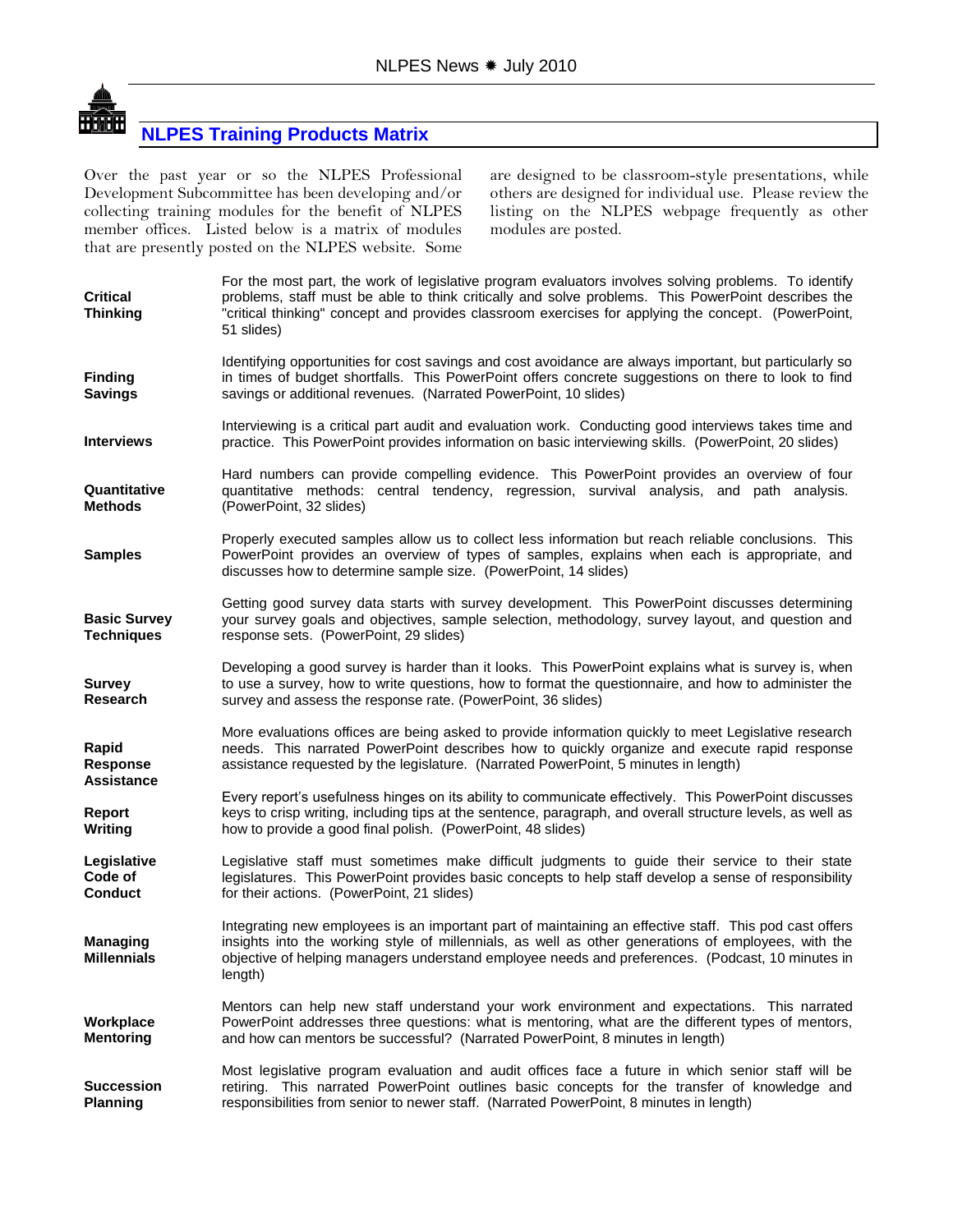

## **Getting Along With the Auditee**

*Editor's Note: This article originally appeared in the December 1984 issue of the LPES Report, the predecessor to the NLPES News. The article was written by Douglas West, a former manager with the Utah Legislative Auditor General's Office.*

Many factors exist that can easily spoil our relationships with the auditee. At the start of most audits, we usually must deal with suspicious agency managers who are absolutely convinced that the audit is politically motivated. If they are not concerned about politics, they can feel strongly that audit groups like ours do not have the expertise or skills to evaluate their programs. As the audit progresses, we will, at some point have to defuse a potentially dangerous situation caused by a personality conflict between an audit team member and an agency manager or employee.

There is no simple formula or prescription that can be used to eliminate problems, but there are some positive steps we can take. Probably the most important is to recruit evaluators and auditors with good interpersonal skills. During the interview process, we look for candidates who can relate to a broad range of individuals. We want them to be able to deal with the DOT construction worker and the university president both on the same day. These skills are not easily taught, so recruitment interviews are crucial in identifying staff who have them.

Even the most competent evaluators and auditors are going to have problems with the auditee sometime during an audit. To promote cooperation, evaluators and auditors must be willing to share information. In our office, we encourage the audit team leader to meet

regularly with agency management. They are told to discuss all findings with agency staff and not put off giving them negative or critical information until the end of an audit. Our goal is no surprises at the exit conference. A successful technique we have used for years is a pre-exit meeting. This meeting gives agency management a chance to review the report informally with the audit team before involving the Auditor General.

The process of regularly sharing information with the auditee produces some positive benefits that make a difficult job somewhat easier. Information is much easier to obtain when the evaluator or auditor is trusted and has credibility with the auditee. Credibility with the auditee gives the evaluator or auditor a better chance of seeing his or her recommendations implemented. Sharing information ultimately can create an audit environment free of conflict where the evaluator or auditor and auditee work cooperatively to improve program operations.

Whatever action we take, there will always be problems, because audits and evaluators or auditors are never going to be popular with most agency managers. Our experience over the years, however, indicates that we improve our chance for positive program changes when we cooperate rather than fight with agency management.



# **Office Happenings**

## *Arizona*

The Arizona Office of the Auditor General announces the following retirement and promotions. Bill Thomson, long-time Deputy Auditor General, retired in June after dedicating 31 years to the Office. Melanie Chesney, Performance Audit Division Director, was promoted to Deputy Auditor General. Melanie began her career with the Office sixteen years ago and has served as the Director of the Performance Audit Division for the past nine years. Taking Melanie's place as the Director of the Performance Audit Division is Dale Chapman. Dale began his career with the Office in the Performance Audit Division more than 18 years ago and has served as the manager in the Performance Audit Division for the past 12 years.

## *Colorado*

The Colorado Office of the State Auditor announces that Jenny Page has been promoted to Audit Manager and Jonathan Caldwell has been promoted to Project Leader/Independent Contributor. In addition, Jason Morrison has been hired as a Senior Legislative Auditor and Beatriz Bucher, Cassi Clark, Andrew Gleaves, and Karl Merida were hired as Legislative Audit Interns. Jenny Atchley has been promoted to Communication Analyst and Lesa Fisher has been hired as Executive Administrator to the State Auditor.

## *Minnesota*

The Minnesota Office of the Legislative Auditor recently hired Sara Okos as a permanent program evaluator. Sara came to OLA from Virginia, where she was a policy analyst at the Commonwealth Institute for Fiscal Analysis.